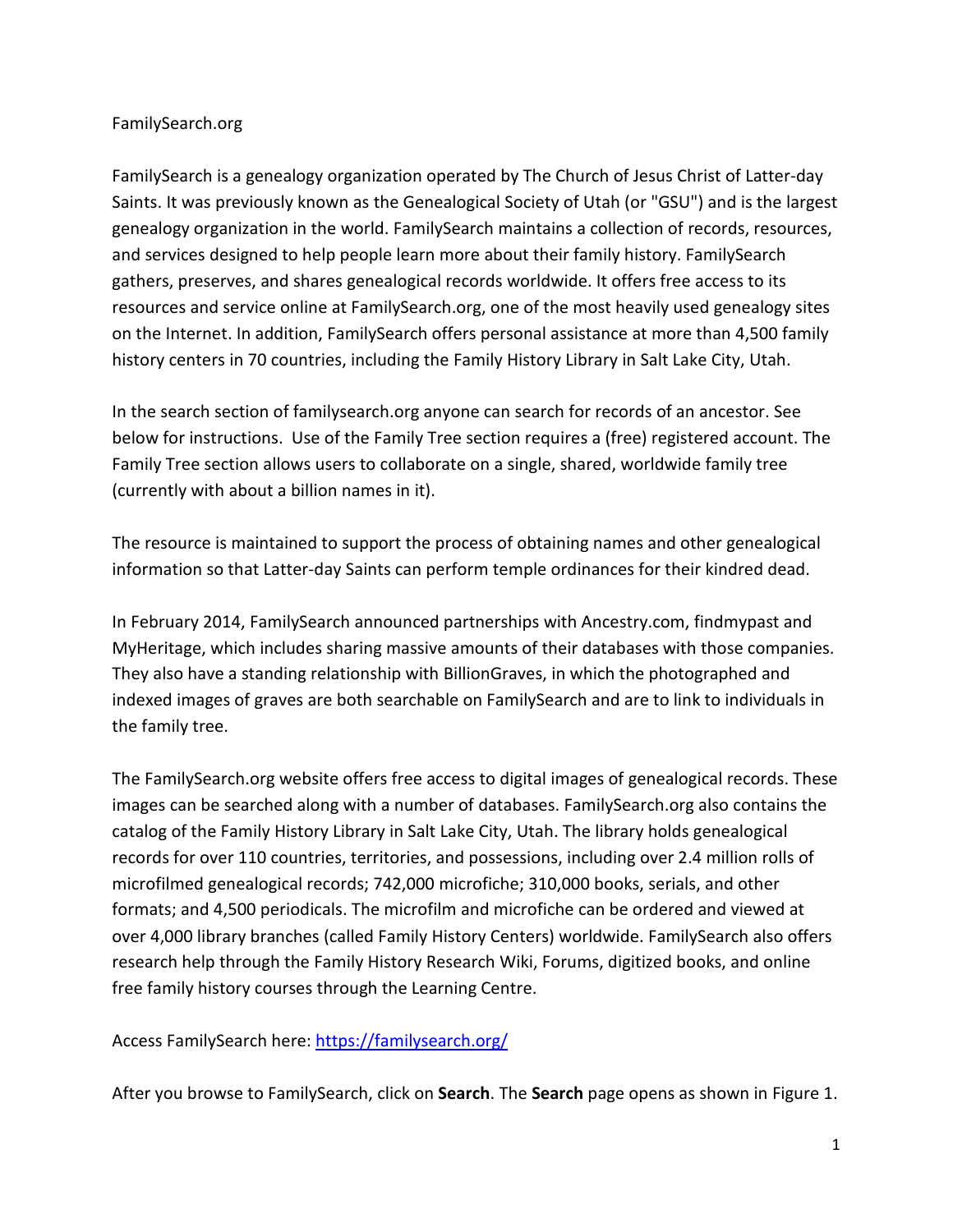|                                                                                                                                                                                                                                                                                            | Volunteer<br>Get Help v                                                                          |  |  |  |
|--------------------------------------------------------------------------------------------------------------------------------------------------------------------------------------------------------------------------------------------------------------------------------------------|--------------------------------------------------------------------------------------------------|--|--|--|
| <b>amilySearch</b><br>Family Tree<br>Search                                                                                                                                                                                                                                                | Free Account<br>Sign In<br>Memories<br>Indexing                                                  |  |  |  |
| Wiki<br>Family Tree<br>Genealogies<br>Catalog<br><b>Books</b><br>Records                                                                                                                                                                                                                   |                                                                                                  |  |  |  |
| Search Historical Records                                                                                                                                                                                                                                                                  | Research By Location                                                                             |  |  |  |
| Search for a deceased ancestor in historical records to uncover vital<br>information from their life.                                                                                                                                                                                      | Click an area of the world to start researching in a specific location.                          |  |  |  |
| <b>Deceased Ancestor's Name</b><br><b>First Names</b><br>Last Names<br>$\Box$<br>□                                                                                                                                                                                                         |                                                                                                  |  |  |  |
| Search with a life event:                                                                                                                                                                                                                                                                  |                                                                                                  |  |  |  |
| Birth   Marriage   Residence   Death   Any                                                                                                                                                                                                                                                 |                                                                                                  |  |  |  |
| Birth Year (Range)<br>Birthplace<br>To<br>From<br>□                                                                                                                                                                                                                                        |                                                                                                  |  |  |  |
| Search with a relationship:                                                                                                                                                                                                                                                                |                                                                                                  |  |  |  |
| Spouse   Parents   Other Person                                                                                                                                                                                                                                                            | Find a Collection                                                                                |  |  |  |
| <b>Restrict records by:</b>                                                                                                                                                                                                                                                                | Researching within a specific collection? Find it here.                                          |  |  |  |
| Location   Type   Batch Number   Film Number                                                                                                                                                                                                                                               | Collection Title                                                                                 |  |  |  |
| Country<br><b>State or Province</b>                                                                                                                                                                                                                                                        |                                                                                                  |  |  |  |
|                                                                                                                                                                                                                                                                                            | <b>Browse all published collections</b>                                                          |  |  |  |
| Match all terms exactly                                                                                                                                                                                                                                                                    |                                                                                                  |  |  |  |
| Search<br>Reset                                                                                                                                                                                                                                                                            |                                                                                                  |  |  |  |
| App Gallery<br>Feedback<br>Site Map<br>About<br>Blog<br>FamilySearch Rights and Use Information (Updated 2/3/2015)   Privacy Policy (Updated 3/18/2014)<br>@ 2017 by Intellectual Reserve, Inc. All rights reserved. A service provided by The Church of Jesus Christ of Latter-day Saints | Cookie Preferences<br>C Language<br>THE CHURCH OF<br><b>JESUS CHRIST</b><br>OF LATTER-DAY SAINTS |  |  |  |

Figure 1. The Search page at FamilySearch.org

As you can see, there are different ways to search. The following paper by Leslie Huber shows you how to use the **Search** page.

### How to Search the FamilySearch Site

March 6, 2017 By [Leslie Albrecht Huber](https://familysearch.org/blog/en/author/lahuber/)

FamilySearch is bursting at the seams with great records—some of which almost certainly have new information about your family. Their digitized collections from across the world include church, vital, census, land, probate, military, and immigration records as well as many other types of records and histories that can help you uncover your family tree.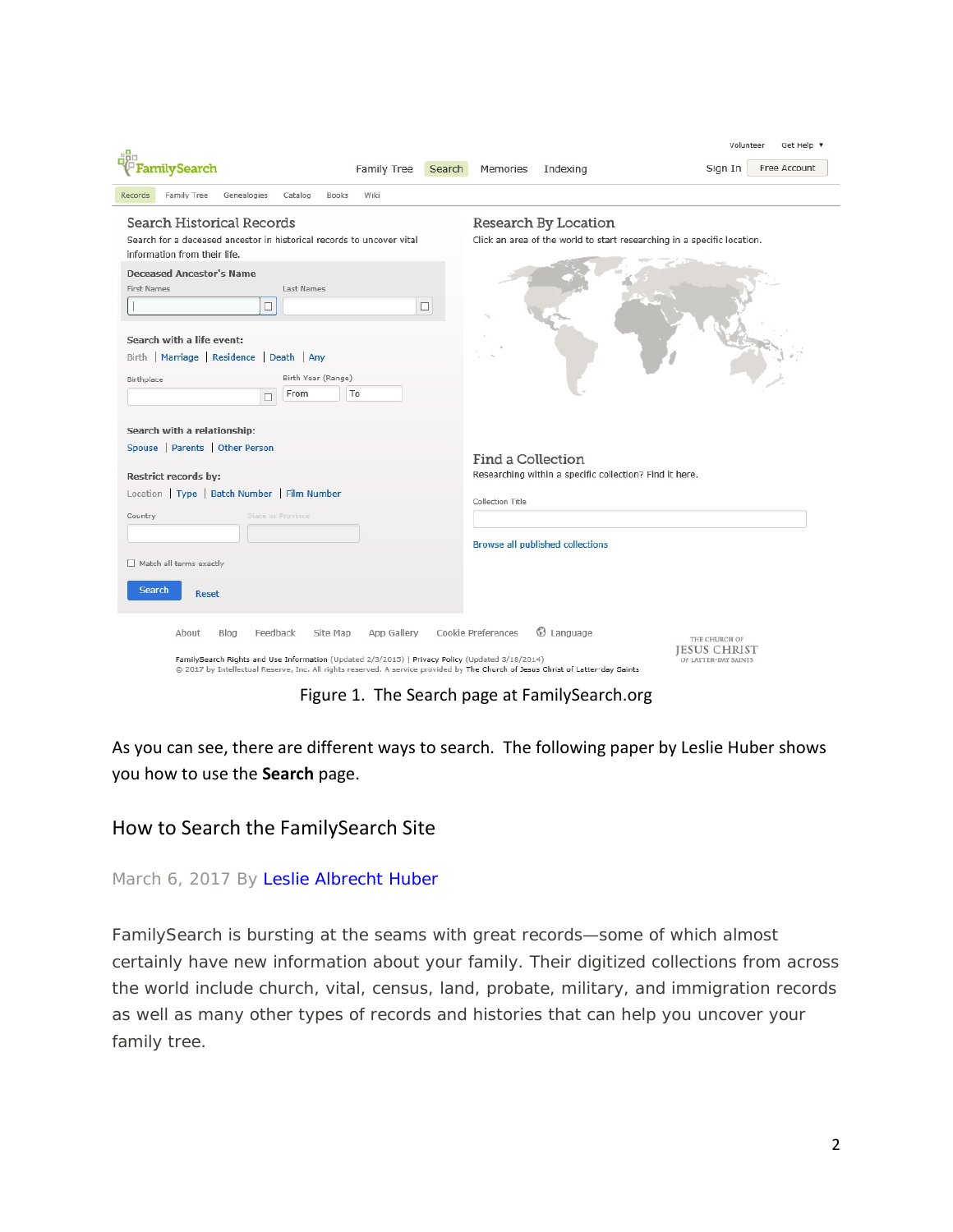How do you unlock the door to find them? All you need is a good search. You can access FamilySearch's main search screen at [https://familysearch.org/search/,](https://familysearch.org/search/) or from the bar at the top of the screen, select **Search** and then **Records**. From here you can see that there are a few different ways to search. It's not rocket science—anyone can manage it. But a little extra background knowledge and a few insider tips can streamline your effort and get you on the fast track to success. So that's exactly what we've provided here!

# **A) The Basic Search: Search by Individual**

Looking for a specific person in FamilySearch's vast collections is the staple of most people's searching. To search this way, focus on the Search Historical Records box on the left of the main search screen, and follow these simple steps:

1. Fill in information about your ancestor. It's easy to assume that the more detailed information you put in about your ancestor, the better. Actually, the opposite is generally true. Here are two secrets to searching success:

| <b>First Names</b>                                      | Deceased Ancestor's Name | <b>Last Names</b>  |      |   |  |  |
|---------------------------------------------------------|--------------------------|--------------------|------|---|--|--|
| Charles                                                 | $\Box$                   | Mulford            |      | 0 |  |  |
| Search with a life event:                               |                          |                    |      |   |  |  |
| Birth   Marriage   Residence   Death   Any              |                          |                    |      |   |  |  |
| Birthplace                                              |                          | Birth Year (Range) |      |   |  |  |
| <b>Illinois</b>                                         | $\Box$                   | 1857               | 1861 |   |  |  |
| Spouse   Parents   Other Person<br>Restrict records by: |                          |                    |      |   |  |  |
| Location   Type   Batch Number   Film Number            |                          |                    |      |   |  |  |
|                                                         |                          | State or Province  |      |   |  |  |
|                                                         |                          |                    |      |   |  |  |
| Country                                                 |                          |                    |      |   |  |  |
| Match all terms exactly                                 |                          |                    |      |   |  |  |

- o Put in as little information as possible that brings up a reasonable amount of results.
- o Experiment with your search criteria. This is important even if you are convinced you have the details exactly right. Errors in the records or indexing might mean your ancestor doesn't appear exactly as you think he or she she should. And sometimes what you know to be the absolute truth about your ancestor turns out to not be so true after all! Try different spellings of names, widen the date ranges, or delete some search criteria. Also, avoid checking the box that says "Match all terms exactly."
- 2. Push search to get a list of results. In the example here, we entered information for Charles Mulford. Results look like this (only the top match is shown here):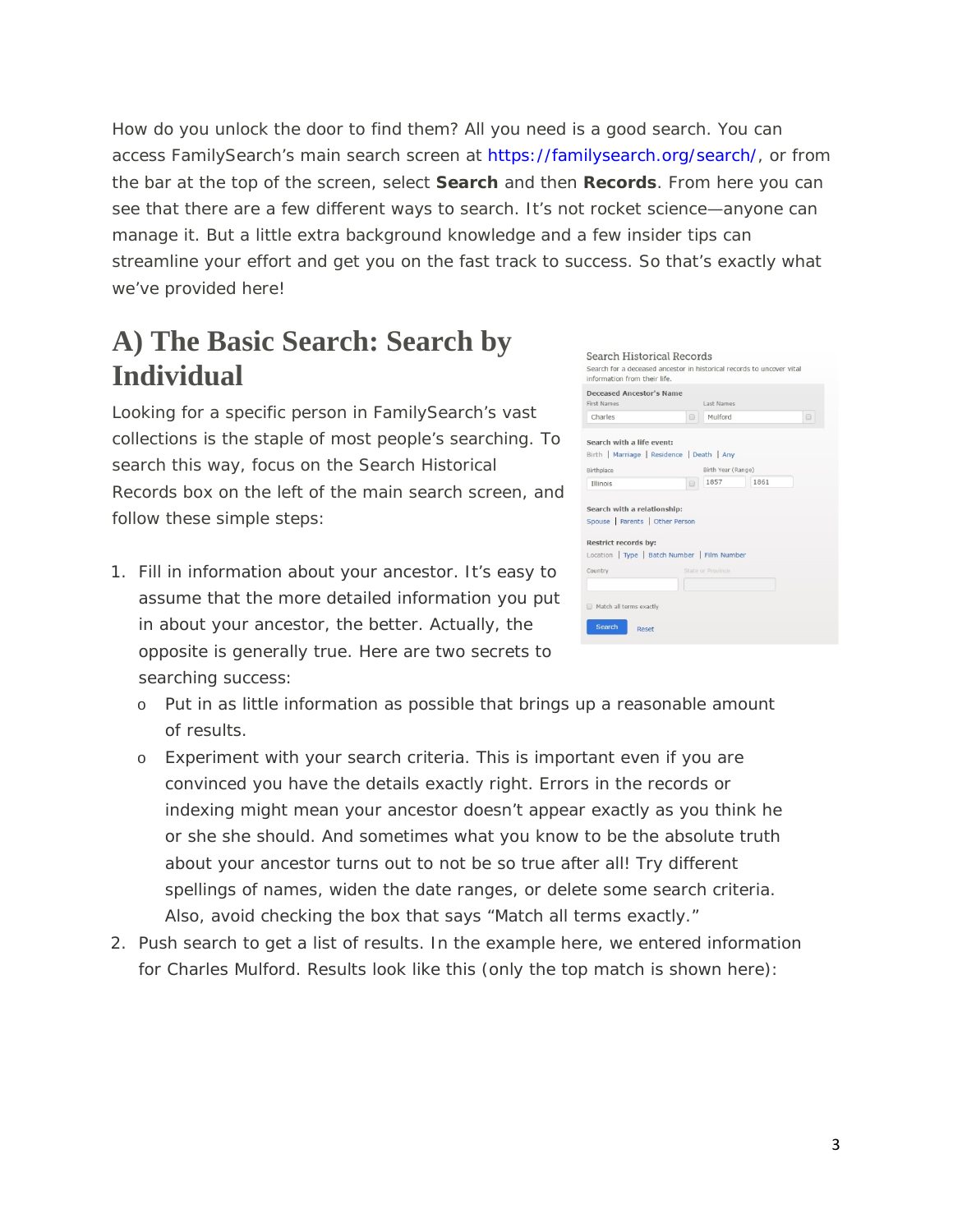**Collections** 

#### Search Results from Historical Records

1-20 of 201 results for Name: Charles Edmond MULFORD, Event: Birth, Place: Springfield, Sangamon, Illinois, United States, Event Range: 1857-1861

|         | Number of results to show: 20 50 75                            |        |               |                                                                                  |         |                                                                                                                                                         | <b>Export Results 1-20</b> |     |
|---------|----------------------------------------------------------------|--------|---------------|----------------------------------------------------------------------------------|---------|---------------------------------------------------------------------------------------------------------------------------------------------------------|----------------------------|-----|
| Preview | Name                                                           |        | <b>Fvents</b> |                                                                                  |         | Relationships                                                                                                                                           |                            |     |
| ь       | <b>Charles E Mulford</b><br>Head<br>United States Census, 1910 | birth: |               | 1860 Illinois<br>residence: 1910 Fruita, Wayne,<br>Utah, United<br><b>States</b> | spouse: | Edvidena M Mulford<br>children: John E Mulford,<br>Charles C Mulford,<br>Earl L Mulford,<br>Clarence L Mulford,<br>Hatty M Mulford,<br>Walter O Mulford | 厚                          | íO. |

3. If you think one of the items on the list is a match, select **Details** or **Image**. Details will bring up a transcription of the record, while Image will bring up the actual record. Choosing image in this example brings up the 1910 census with Charles and his family. Amazing!

|  |                         |                          |                      | Wah | Mah     | uvan     |
|--|-------------------------|--------------------------|----------------------|-----|---------|----------|
|  |                         |                          | no<br>750            |     | $\sim$  | $\neg$   |
|  | raengin                 |                          | W/2L                 |     | comany. | mar      |
|  | ohn                     | son                      | $\mu$ $\mu$ $\sigma$ | Mah | Honora" | yran     |
|  | harles<br>$\mathcal{A}$ | $\alpha\nu$              | m 2 20               |     | Crora   | $\alpha$ |
|  | gari<br>↗               | on                       | m(W/8)               | Max | Ellnora | Mah      |
|  | arence 2                | $\rightarrow \sigma \nu$ | w w                  | un  | nova    | rtak     |
|  | vary<br>m.              | Nassanta                 | $\sim$               |     | anoro   | 11182.   |

There's also another way to search for individuals. If you are using Family Tree, go the Person screen. On the right side of the page, from the Search Records box, select **FamilySearch**. The details of this person will automatically be used to fill in the search fields.



Keep in mind that only collections that are indexed are searchable. FamilySearch has many online records that aren't yet accessible by searching this way.

## **B) Search by Location**

Instead of looking to see what records your particular ancestor is included in, you can search to see what records exist for a particular place. Here's how: